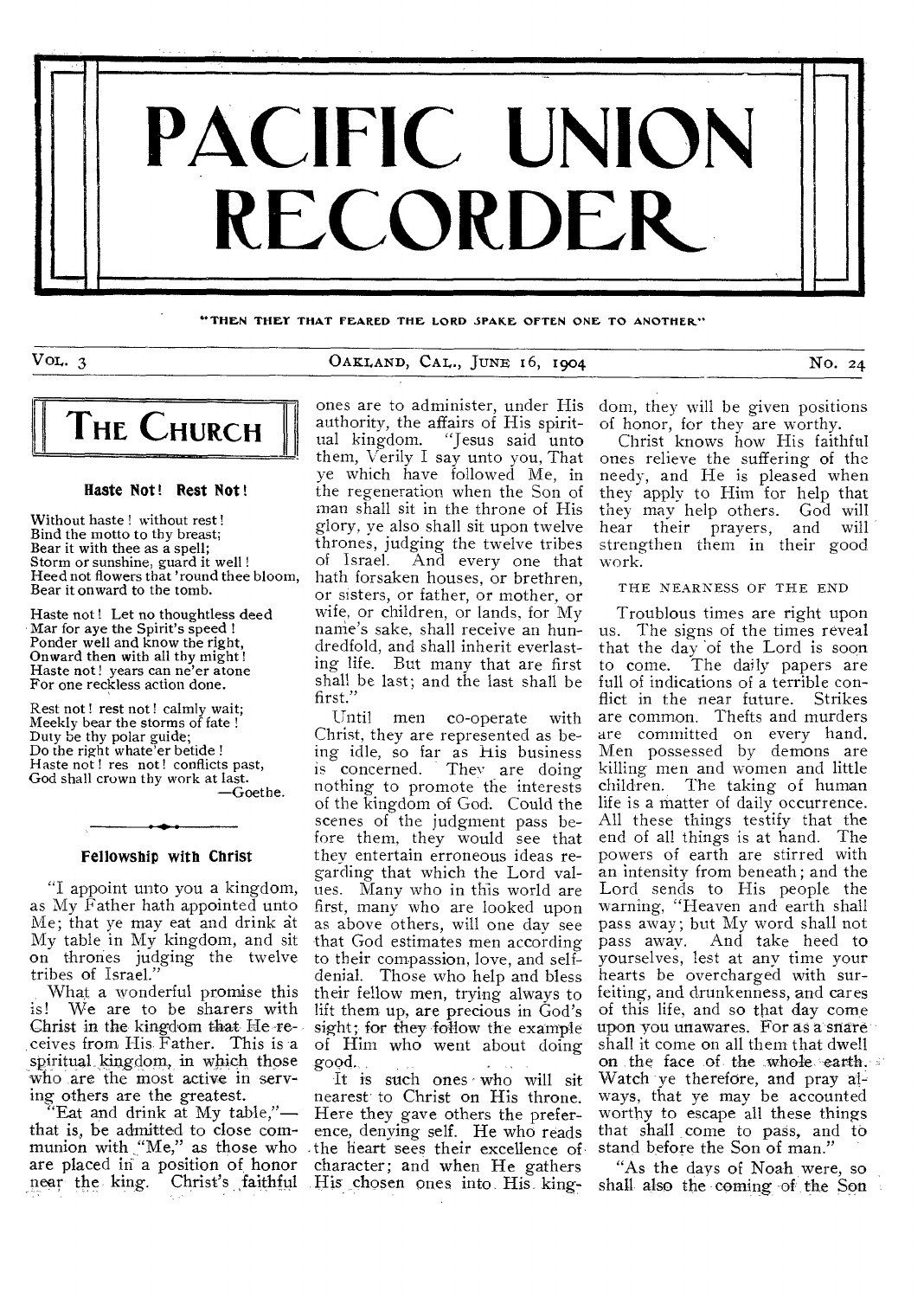of man be. For as in the days that were before the flood they were eating and drinking, marrying and giving in marriage, until the day that Noah entered into the ark, and knew not until the flood came, and took them all away; so shall also the coming of<br>the Son of man be.... Watch therefore; for ye know not what hour your Lord doth come."

The world is not being warned as it should be. Thousands are perishing in their sins, and the last message of mercy to a fallen world is to be proclaimed. But how little is being done! Genuine benevolence will lead those who have been entrusted with the Lord's money to place this money where it will advance His work. Souls are perishing, and hundreds of workers are now needed. Men will be moved by the Holy Spirit to leave their ordinary employment and enter fields that have never heard the last message of mercy. Many will be endued with power from on high. They will work wisely, not expending means lavishly, but studying how souls can be brought to a knowledge of the truth. They will work for the love of Christ, and success will crown their efforts.

Ellen G. White.

# **THE FIELD**

**11** 

## Resolutions Adopted by the Stockholders of the Pacific Press Publishing **Company.**

Because God's protecting hand has been over our workers and our institution during the year past; because He has prospered us financially, and awakened many spiritually; because in His wisdom and goodness He has led us out from the city to the healthier. freer country, thereby better enabling us to shield and educate our children; because of increased light and blessing in ever-increasing measure, we deem it a bounden duty and a gracious privilege at this annual meeting to express our gratitude to our Heavenly Father, and yield our lives and talents anew to His blessed service.

### PAYING TITHE

Resolved, That, beginning with the present fiscal year, we adopt the plan of paying a tithe of the net gain of this institution, both at the home office and at its branches.

## APPRENTICES

Resolved, That in view of the great need of educated, welltrained workers in God's cause, and in order to encourage all worthy young men and women who may wish to enter any branch of this work with which the Pacific Press has to do, we urge the incoming board of directors—

(a) To maintain a high standard in the character and qualifications of its employees and apprentices.

(b) To encourage the manager, superintendent, heads of departments, and foremen of the Pacific Press to persistently and continuously work to the one end of making each employee of the institution an efficient Christian workman in his trade.

(c) To exercise a parental watchcare over the apprentices and the young; and,

(d) As far as consistent, to foster, encourage, and supervise useful systematic study in connection with their work in the office, to the end that the Pacific Press may indeed be just what the Lord designed it should be, "a trainingschool for workers."

### MANAGEMENT OF PUBLISHING WORK

Whereas, The plan of publishing houses dealing direct with the people, instead of through state tract societies, is being favorably considered by many conferences, and adopted by others, to the satisfaction of all concerned; therefore,

Resolved, That we approve of the actions already taken in this direction, and would recommend that where such arrangements are made and branches are opened, they be managed by those who know the book business thoroughly and have a genuine missionary spirit.

#### REMOVAL OF PLANT

Resolved, That we approve of the steps that have been taken by the board of directors toward

moving the plant from Oakland to Mountain View, Cal.

Resolved, That we instruct the incoming board of directors to change the headquarters and main office of the Pacific Press Publishing Company from Oakland, Cal., to Mountain View, Cal., as soon as the necessary legal requirements can be complied with.

## CHANGE IN BY-LAWS

Resolved, That Article XII, Sections I and 2, of the by-laws, be amended to read as follows

`"Section I. (a) There shall be a regular annual meeting of the Stockholders of this Company on the fourth Monday in January of each and every year at to o'clock A. M., at the office of the Corporation, provided, however, that should said fourth Monday of January fall upon a legal holiday, said annual meeting shall be held on the next legal day thereafter, at the same time and place.

"(b) At said regular annual meeting Directors of this Corporation shall be elected to serve for the ensuing year, or until their successors are elected. Notice of said regular annual meeting and of the election of Directors thereat, must be given *as* required by law. At all meetings of the Stockholders (whether regular, special, or adjourned), persons representing a majority of the subscribed Capital Stock, either in person, or by proxy in writing, shall constitute a quorum.

"(c) At all meetings of the Stockholders each share of Stock shall entitle the owner thereof to one vote. All proxies shall be in writing subscribed by the person owning or entitled to vote the number of shares represented thereby, and no such proxy shall be valid or confer any right or authority to vote or act thereunder, unless such proxy has been filed with the Secretary of this Company at least fifteen (15) days prior to the meeting at which the same is to be used. Any business which might be done at a regular meeting of the Stockholders may be done at a special or an adjourned meeting. If no quorum be present at any such meeting of the Stockholders, the meeting may be adjourned by those pres-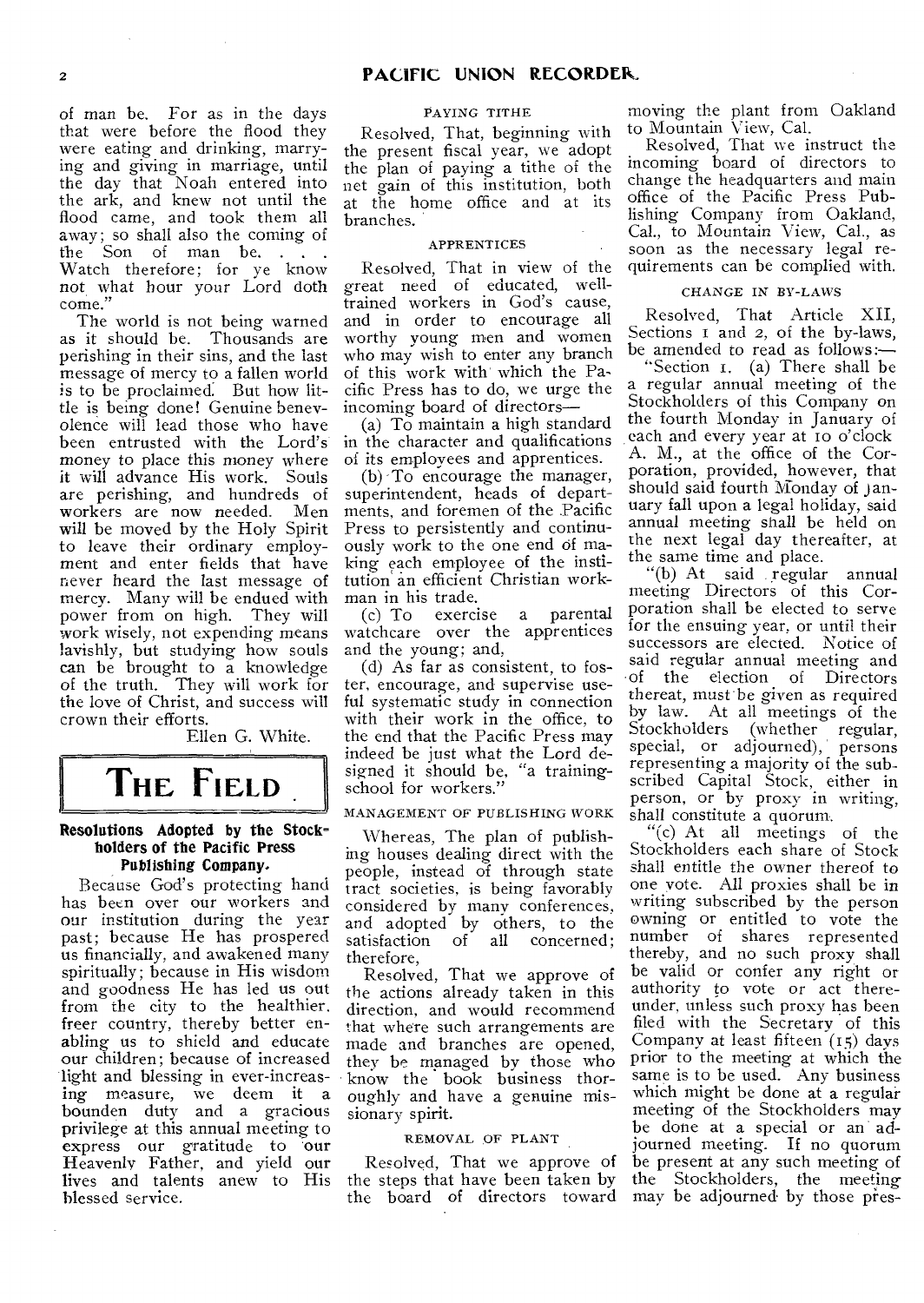ent from day to day, or from time done at the special or at an ad-lishing Company be urged to to time, until such quorum shall be obtained, such adjournment and the reasons therefor being recorded in the journal of proceedings of the Board of Directors.

"Special meeting of the Stockholders may be called at any time by order of the President, and the President shall at any time call a special meeting upon the written request of two or more of the Directors, or twenty or more of the Stockholders.

"Written or printed notice of the time and place of a special meeting shall be delivered to each Stockholder personally, or deposited, with postage thereon prepaid, in the United States postoffice, addressed to each Stockholder at his last-known place of business or residence, at least five days before said meeting, or shall be advertised for a period of two weeks in some newspaper published in the County in which the principal place of business of the Corporation is located.

"Section 2. (a) All meetings of the Board of Directors shall be held at the office of the Corporation. Regular meetings of the Board of Directors shall be held at the office of the Company on the fourth Wednesday of each and every month, at 2 o'clock P. M., and further notice of such meet-<br>ing shall not be required A ing shall not be required. majority of the Board of Directors shall constitute a quorum for the transaction of business.

"(b) Special meetings of the Board of Directors may be called at any time by order of the President, and the President shall, at any time, call a special meeting upon the written request of three<br>or more of the Directors Due or more of the Directors. notice shall be given to each and every Director by personal service of written notice, by letter deposited in United States mail with postage prepaid, by telegraph, or by telephone, of the time of such meetings, and when an' entry to that effect shall be made in the minutes, it shall be conclusive evidence of the facts therein recited.

"(c) Any business which might be done at a regular meeting of the Board of Directors may be

ياف المدين العي فالكانية وأوال المالية العلاقي

journed meeting."

FINANCIAL

Whereas, The conditions now being brought about in our work by the removal of the institution to Mountain View, and the relinquishment of a large portion of its most profitable business, will necessarily seriously affect its future earnings; therefore,

We recommend that the management be instructed:—

First, To place the institution upon as economical a basis as may be consistent with the efficiency desired in our business, that each department be organized with this object in view, calling their attention especially to that class of labor generally designated as unproductive.

Second,. To carefully guard the funds corning into the institution from the sale of any of its assets and from its surplus earnings, applying the same to the liquidation of the interest-bearing debt of the corporation.

Whereas, We will possess, at Mountain View, ample facilities to greatly increase the amount of work now being done; therefore,

Resolved, That every effort possible be put forth to enlarge the volume of business by the sale of our denominational literature, and by securing such high-grade and unobjectionable commercial business as can he handled without interfering with our denominational work.

#### REORGANIZATION

Whereas, The Pacific Press is a denominational publishing house, depending largely upon our people to help circulate the literature which it produces; and,

Whereas, Tt is only consistent and right that those who make up the constituency of this institution, and actively engage in disposing of its publications, should also have a voice in its management; therefore,

Resolved, That we approve of the plan of organizing a membership corporation, provided a sufficient amount of stock can be secured and transferred.

Resolved, That each stockholder -in the Pacific Press Pub-

 $\alpha_{\rm C}$  ,  $\alpha_{\rm C}$ 

transfer his stock to the new corporation when it is organ. eu

H. H. Hall, W. B. White, M. H. Brown, \V. T. Knox, M. C. Wilcox, A. J. Bourdeau, C. H. Jones, Committee.

# **WESTERN OREGON**

#### Annual Camp-meeting and Conference

Our good camp-meeting is now over, and the people are returning to their homes, carrying with them the blessings which they have had while together. This has truly been a feast to the brethren and sisters who came from the various parts of the conference.

From the first day that the workers came to the ground to prepare the camp there seemed to be with all a consciousness of a divine presence. During the workers' meeting we pitched tents, and at regular intervals dropped our work at the tap of the bell and assembled for Bible study and devotional exercises. I have never been on a camp ground where the work moved forward so smoothly. Everybody had a mind to work, and not a discordant note was heard in the ten days which we spent together preparing the ground for the meeting.

By the time that the brethren and sisters reached the ground for the opening of the meeting everything was in readiness, and the meeting began with quiet in the camp and an orderly condition of things, which we are sure was

pleasing to God.<br>Everybody coming to the ground seemed to catch the good spirit which had been in our midst during the workers' meeting, and from first to last of the •campmeeting proper, the camp was characterized by order, quiet, and such harmony and oneness of spirit that seemed akin to that above. This spirit of harmony prevailed throughout the meeting, becoming more and more manifest to the close.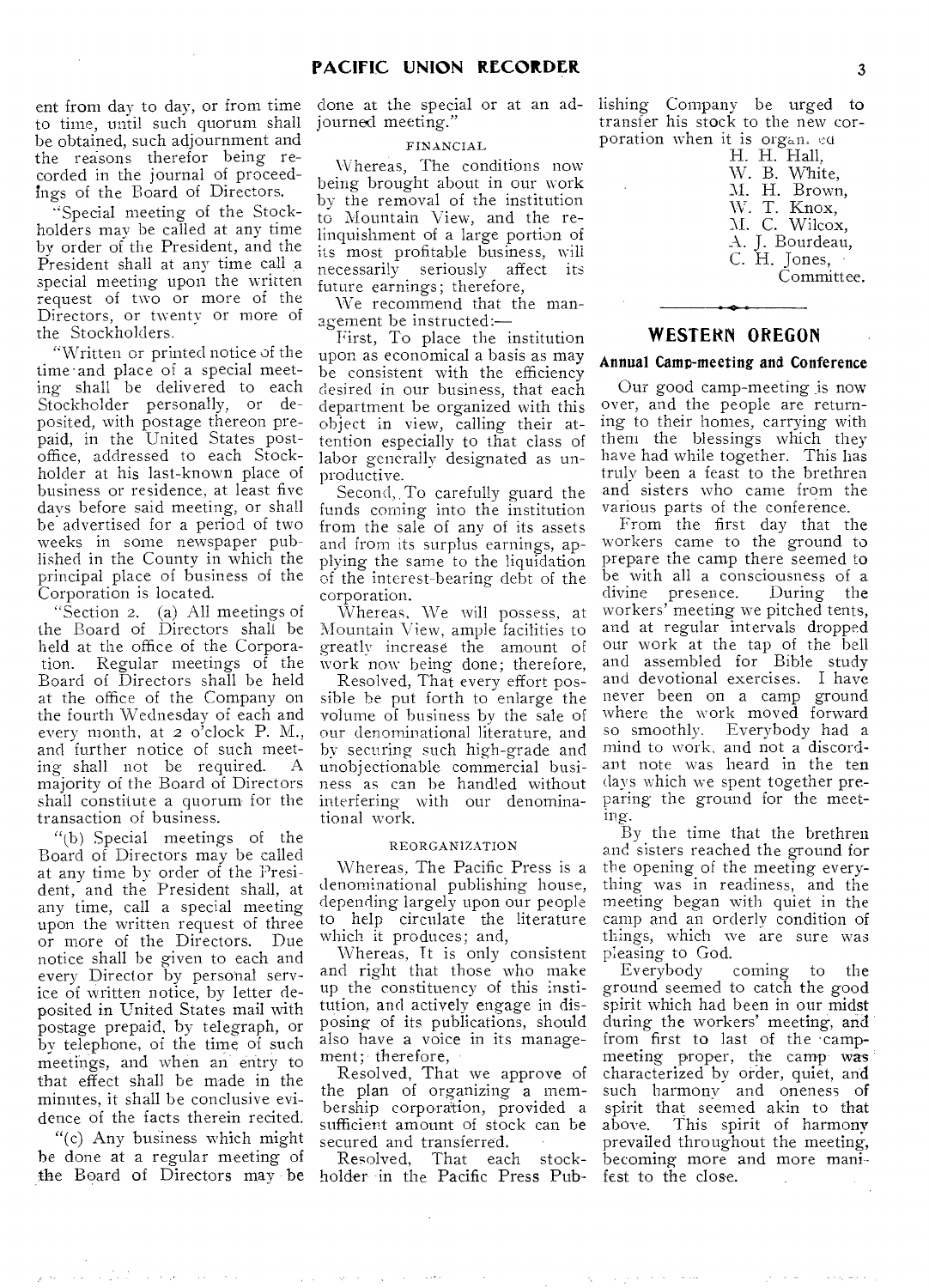The business sessions of the conference were no less spiritual than the other meetings held from day to day. Not a single thing came in to disturb the peace and harmony of the sessions while the many business matters calling for attention were despatched; and on several occasions, as the Spirit of God came in and melted hearts, the session was given over to prayer and praise.

A good work was done for the three hundred campers, as well as for many who came in from the city. The power of God was manifested in the conversion of sinners. reclaiming backsl:dden and discouraged ones, in the healing of the sick, and in a general revival for all.

A good impression is left in the city of Corvallis. A sequel to the work done during the ten days' meeting, and showing the evident good feeling toward our work in the town, was the baptismal scene on Sunday; June 5. Seventeen happy souls were buried in baptism in the beautiful Willamette River, the impressive scene being witnessed by a large number of people. And I have never witnessed as orderly a gathering as this in a like occasion. Indeed, some of our brethren who have attended camp-meetir.gs here for twenty years, say that they never saw such a complete absence of the disorderly element as characterized this meeting. We can truly say that God has shown Himself gracious to His people. All left the camp with strong courage and hope, and a confidence and faith in the Third Angel's Message which we are sure will give new life to the work in the Western Oregon Conference.

Brethren and sisters, there is much more I would like to write in regard to this most excellent camp-meeting, but I trust that this will suggest to your minds that by absenting ourselves from these appointed gatherings without sufficient reasons, the blessing which is so much needed may be lost.

Those of you who did not see your way clear to attend this meeting, will you not now swing into line with this grand forward

movement, co-operating with us to carry out the plans adopted by this annual session of the conference, and seek God earnestly with us to make the year before us such a one as we have not yet seen in spreading the message? May God bless you and bring you up to the next camp-meeting to share together the rich blessings He has for His people. And when we have attended our last campmeeting, and the Lord comes in glory, may we be ready to meet Him with joy.

The plans and recommendations which were passed upon in the conference will be published in the "Recorder" soon, and also other items of interest to our churches and scattered people.

The election of officers resulted as follows: President, F. M. Burg; secretary and treasurer, W. C. Raley; missionary and field educational secretary, G. W. Pettit; corresponding secretary educational and Sabbath-school department, Edith Starbuck. Executive committee: F. M. Burg, W. R. Simmons, D. W. Emmerson, J. M. Cole, J. E. Graham, G. W. Pettit, H. J. Dirksen. Board of trustees for Western Oregon Conference Association of Seventhday Adventists, the first five names of the conference committee.

At the meeting of the confer-<br>ence committee held on the committee held on the camp ground, the following companies were formed for the summer's work :—

T. H. Starbuck, J. J. Clark, C. L. Butterfield—southern Oregon; R. D. Benham, J. M. Cole, and J. P. Simpson—Falls City; G. W. Reaser, W. J. Burden, Mrs. M. A. Neale, and Eliza Cole—Portland. W. L. Black will labor in Coos County; Brother and Sister Tabor at The Dalles ; H. J. Dirksen, in Portland, among the Germans; Elder C. J. Cole and Brother Taylor will work in the Alsea country.

## F. M. Burg.

Brother Moran, general agent for the northern part of this Union Conference, is now working with some canvassers, following up the interest of the Corvallis campmeeting.

MAN THE MASTERPIECE. Orders, Orders, Value.<br>
cloth half-buff  $half$ -buff W. H. Covell 26 5 \$111 00 LADIES' GUIDE.

Emma H. Covell  $12 \t 4 \t $58$  00

The foregoing is a canvassing report that should have been published some time ago.

Brother Ford Dodds and Geo. J. Scharff will leave Portland in a few days to canvass Tillamook County.

Sister Fannie Kingsbury, Miss Helena Hughes, and Irene Anderson will join Brother and Sister Covell in canvassing for the health books in Portland.

G. W. Pettit.

# **WESTERN WASHINGTON**

# **Our Annual Conference and Campmeeting**

The second annual camp-meeting of the Western Washington Conference, held at South Tacoma, May 19 to 29, has proved to he one of the most satisfactory camp-meetings ever held in Western Washington, and will be looked back to by the people of God in this part of the country as one of the brightest spots along the journey toward the kingdom. The weather was perfect, and, as the sunshine came streaming into our tents, our hearts were filled with the sunshine of God's love. One week before the meetings began the workers all gathered on the ground, and the sound of the saw and hammer could be heard, assuring us that everything was to be in readiness by the time the<br>meeting should begin. During meeting should begin. this time a Biblical institute was being conducted for the workers, and we are glad to say that others also found these meetings interesting. All came early to campmeeting, and about three hundred were encamped on the ground, and the most of these had evidently come because of the desire to seek the Lord and know more of His keeping power.

The morning hours were given over to devotional and business meetings, the afternoon to Bible study, and the evenings to presenting the truth to the people of the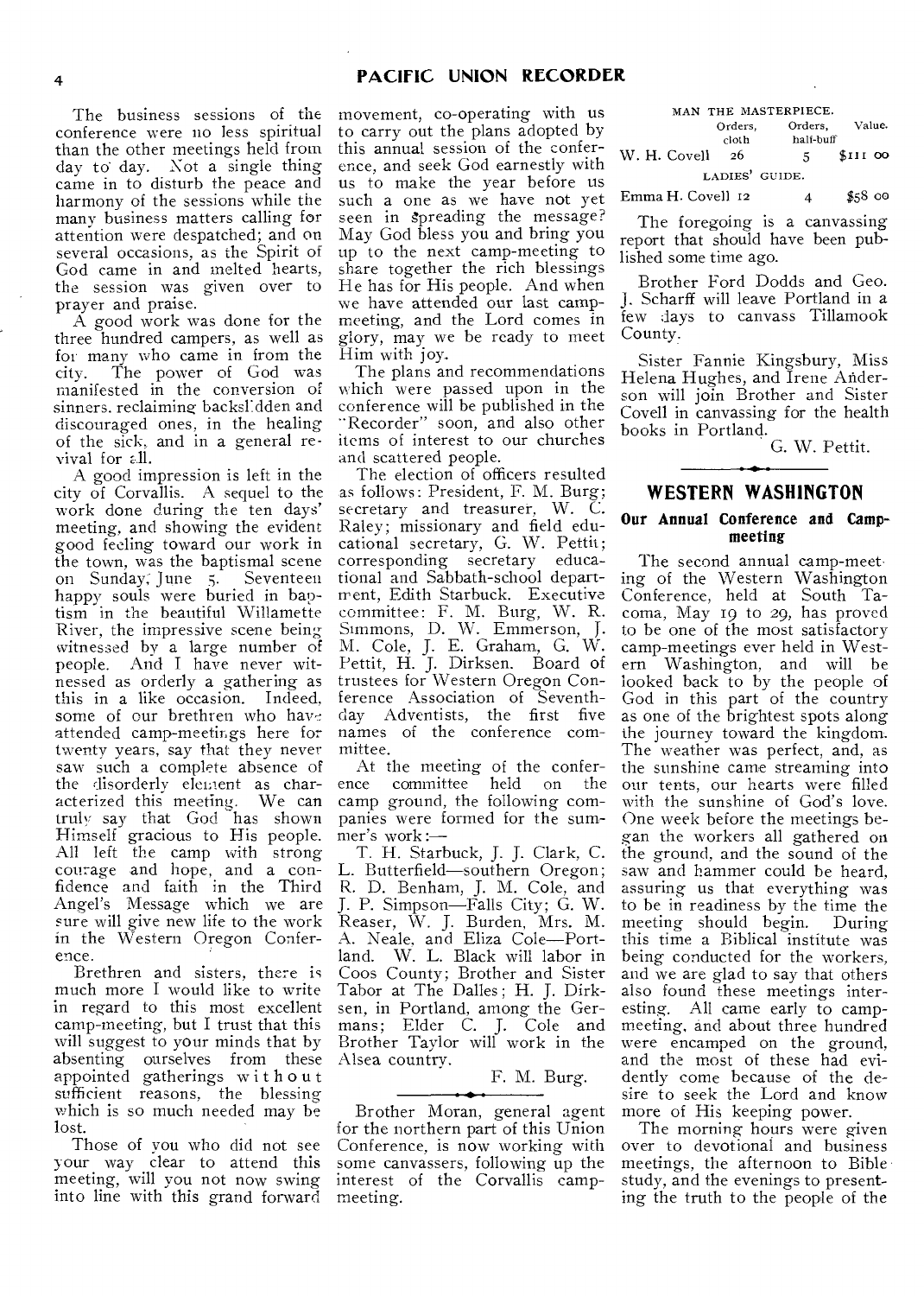city. From the very first it was evident that the Spirit of the Lord was present. The young people's meetings were of a spiritual and uplifting nature. Many consecrated their lives to the Master's service, and many who had done so before consecrated their lives anew, A missionary spirit prevailed, and with the help of Brother Geo. Pettit a corps of workers took out copies of the "Signs," and a good number were sold to the people of Tacoma and vicinity. Not only was this spirit manifest in the young people, but also in the children. It made our hearts glad to see the little folks take the tracts and pamphlets to sell to the people about the camp, and it was interesting to hear them give their experiences in the meeting.

The business of the conference was transacted to the satisfaction of all. A good spirit was shown throughout the meetings. following officers were elected for the coming year: President, E. L. Stewart; secretary-treasurer, Miss Maggie Geissler; assistant secretary-treastirer, Miss Lela Hoover; state agent, Lee Moran; assistant agent, Wm. Furber; missionary and field secretary for the educational. young people's, and Sabbath-school work, E. L. MacLafferty. Licenses and credentials were granted the following:—

Ministerial credentials: E. L. Stewart, W. F. Martin, T. H. Watson, A. J. Stover, H. C. J. Wollekar, W. W. Sharp, W. C. F. Ward.

Missionary credentials: Lee Moran, David Dodge,' Bell Shryock, T. J. Linrud, Mrs. W. W. Sharp, W. H. Coffin, C. J. Van De Mark, Dr. A. Q. Shryock, Karl Conzelman, 0. A. Peterson, E. L. , MacLafferty, Mrs. F. H. Watson, Mrs. H. C. J. Wollekar, Mrs. W. F. Martin, Miss Magda Madsen.

You will notice by resolution No. 13, that we are called upon to part with one of our workers. While we regret to see Elder Watson leave our field,. we are glad that he can go with the truth to the Indian people, and pray that God's richest blessings may go with: 'him-and. his-family:,

Elder W. F. Martin and Elder G. A. Snyder will continue the meetings in South Tacoma; Elder H. C. J. Wollekar will work in the southwestern part of the state, and Elder Sharp will work in the northern district.

As the meetings closed and we came back to our homes, each came with the prayer that God may keep us close to Him and that we all may share in that home by and by, where there will be no more partings.

The following is a copy of the resolutions adopted:—

## REPORT OF COMMITTEE ON PLANS AND RESOLUTIONS

I. Resolved, That, in harmony with the generally adopted plan of departmental conference organization, we make the Sabbathschool, educational, and young people's work a department of this conference, with an office secretary and a field secretary to give attention to the development of this branch of the cause, it being understood that the conference secretary shall be also the office secretary of this department.

Whereas, The Western Washington Conference has definite steps to establish industrial schools in the conference, and whereas, there is not a sufficient fund on hand for carrying on this work; therefore,

2 Resolved, That we take immediate steps to raise the sum of \$2,000, and further, that we give our most hearty support to the enterprise.

3. We recommend that we continue the plan of aiding in the support of a teacher in the Walla Walla College.

4. Resolved, That some laborer be appointed to especially watch the interest of religious liberty work, and to arrange that attention shall be, given to these principles in our general meetings.

Whereas, The Pacific Union Conference passed at its last session recommendations setting aside the month of November for a special missionary effort by our churches, and that this effort be introduced by simultaneous missionary conventions in all our churches; therefore,

5. Resolved, That we endorse these recommendations, and we further recommend that the conference committee take the necessary steps for carrying them out.

Whereas, The "Pacific Union Recorder," now published as a weekly, is the recognized organ of the Union Conference, and as such should be in every Seventhday Adventist home in the Western Washington Conference; therefore,

6. Resolved, That we will endeavor the coming year—

(a) To place the "Recorder" in every family in our conference by taking their subscription for the same.

(b) That we, as conference officers and workers, will frequently send reports of our work and labors to the same, using the paper for our work as though it were published in our field.

7. We recommend that Section t, of Article IV, of our Constitution, be so amended as to read, "President, Secretary, Treasurer, Missionary Secretary, State Agent, and Executive Committee of five, of which the President shall be a member, all of whom shall be elected at each annual meeting."

8. We recommend that Section *2,* of Article III, of the Constitution he amended by adding the words, "also all ordained ministers of the Conference and members of the Conference Committee."

9. We recommend two boards, consisting of five members each, to be chosen at this meeting, these boards to have the management of the two industrial schools.

Whereas, The call from all the world-wide field for the Third Angel's Message demands continual advance to the regions beyond,

To. Resolved, That we urge upon all the importance of remembering the systematic weekly offerings for missions, by which this message may be quickly carried to every nation, tongue, and people.

Whereas, There is a great need of laborers to carry the Third Angel's Message to the world in this generation,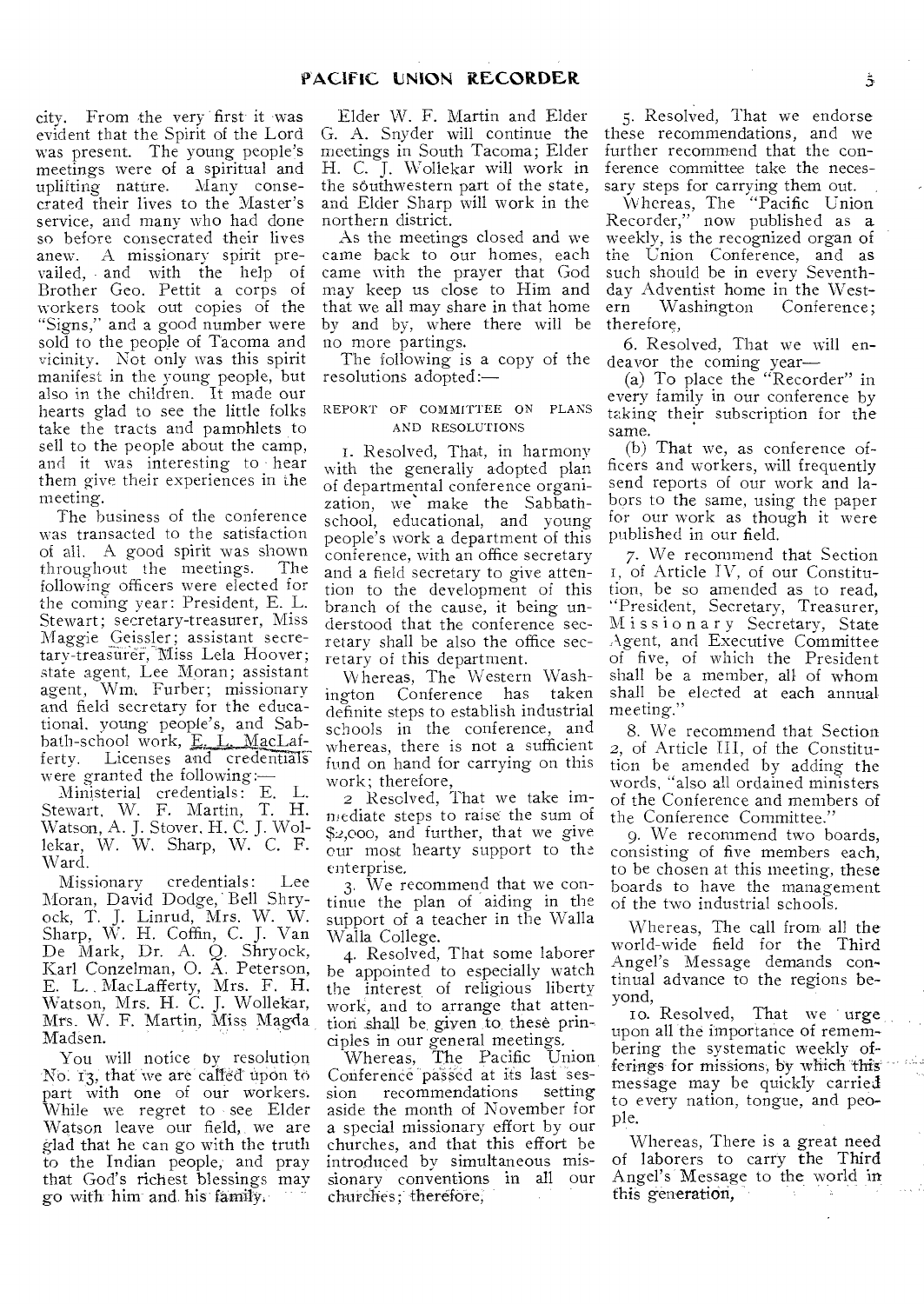it. We therefore recommend that our college at College Place, be requested to bend every energy toward the development of workers in the distinctively Gospel lines.

12. We recommend that our church-members, and particularly the church officers, be urged to act as agents for the college in securing the attendance of our consecrated young people, who may be prepared for the missionary fields.

Whereas, It is now probable that Elder T. H. Watson will spend the corning year among the Indians in the Fort Simpson region, where many seem to be hungry for the truth God has given to this people; therefore,

13. Resolved, That we bid him Godspeed in his work, and will cheerfully bear one-half of his salary and expenses from our conference fund.

14. Resolved, That we endorse the action taken at the recent session of the Pacific Union Conference, recommending that conference officers and laborers seek to impress upon the minds of all our people the importance of each and every one having a part in carrying the message to the world through the circulation of our abundant literature—

(a) By explaining to them the important field occupied by our various periodicals, and the duty of our people to subscribe for,

study, and circulate them. (b) By encouraging one or more of each church to canvass for our forty per cent books, beginning with their own members, and afterwards extending their efforts to those not of our faith.

15. Further Resolved, That we urge each church to elect to the office of librarian the person who will most successfully lead the members into active missionary service.

16. Resolved, That we recommend to our churches the system of taking up regular fourth Sabbath donations, to be used in purchasing tracts and other supplies for use in aggressive home missionary efforts.

17. Resolved, That we approve

the action of the conference committee in inviting the Pacific Press Publishing Company to take immediate charge of the  $\sim$  ook business of this conference, with headquarters at Portland, Ore., and that we co-operate with them in the work by encouraging suitable persons in our churches to enter the canvassers' institute held at various times to educate workers for the book work.

> Daisy D. Cuddy, Secretary.

### **The Assembly of Praise**

Dedicated to the Tacoma, Washington, campmeeting

- "The tribes go up to meet the Lord" On Zion's holy hill;
- In memory of His wondrous love,
- His courts with praise they fill. Their faith reached forward to the birth
- In Bethlehem's lowly shed,
- Of One whose life should give them life, And raise all from the dead.

To-day the glance is backward cast. We stand this side the cross.

For Christ's dear love and sacrifice We "count all things but loss."

We can not meet as tribes of old Within the temple.grand;

- But we may pitch our canvas tents And go o'er sea and land
- To meet with those who love the Lord, Who sing His praises high,

Who meditate upon His Word,

And bring His coming nigh. That thrice-blest hope shall cheer the heart

Though sorrows 'round us roll— The hope that Christ is coming soon

Is anchor to the soul.

Eva M. Davis.

Mt. Vernon, Washington, May 23, 1904.

# **UTAH**

#### **Tremont**

Our meetings at this place 'continue with a good interest, norwithstanding the busy season. Some drive for four or five miles, after working hard all day, to attend the *services. We* will soon be presenting the testing truths of the message, and especially desire the prayers of God's people, that hearts may yield to the power the truth as it is in Jesus. We are getting out a little sheet each week which we call the "Tentmeeting Reporter," in which we aim to give a synopsis of the principal subject presented at the tent

during the week, and advertise the subject for the next week. In connection with this we use about one hundred copies of the "Family Bible Teacher" each week, which we believe is also having its influence. We find cases where mothers with families, who can not get to the meetings, are following with interest the subjects<br>presented. We use the type-We use the typewriter and a duplicating machine to get off this little sheet. I mention this that it may encourage others who are similarly situated to follow some such method of keeping in touch with all the families in communities where our tents are located.

Word from Brother Christiansen, at Ephraim, says the first meeting in the tent effort there was well attended, but that deep prejudice exists among the Mormon people as a result of the loss of some of their members in the effort of last winter.

Brother Whitehead, at last report, was on the ground at Richfield, Sevier County, awaiting 'the arrival of his new tent.

We desire to say to our people in this state, and to any others who may still contemplate sending aid to our church enterprise in Salt Lake City, that we desire to receive such donations as soon as possible, in order to meet the last payment on our plumbing bill, and have the fixtures placed in the near future. Thus far the Lord has wonderfully supplied every pressing need in this enterprise. We confidently expect that the \$800 still to be raised will soon be paid, and our church dedicated free from debt. Who will assist?

W. A. Alway.

June 10.

#### **Richfield**

On coming down here, I have met with a result of the faithful work of a canvasser. No Seventhday Adventist minister has ever been here before, but the canvasser has, and, as a result, I found an elderly lady, who has been keeping the Sabbath since 1891, practically alone. She was never inside a Seventh-day Adventist church. She is of Danish nationality, and was a Mormon, then a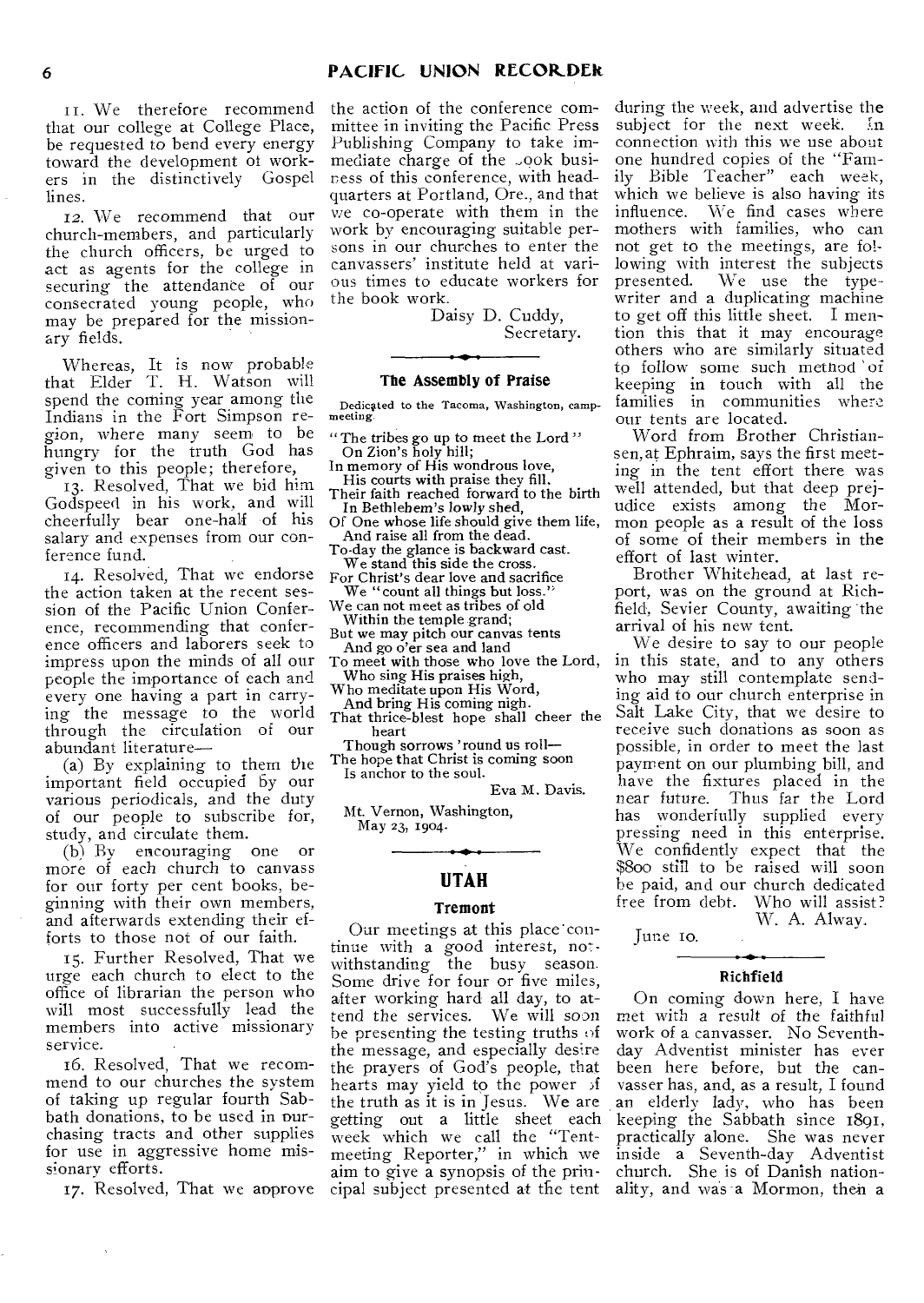is a Seventh-day Adventist as far as I can see. She has a copy of "Bible Readings" and "Great Controversy," in Danish, and is also a subscriber to the "Sendebud." She says, next to the Bible, that "Great Controversy" was the book that brought her into the truth. She seems to be sound on most, if not all, points of our faith. She is a vegetarian and drinks neither tea nor coffee, and last, but not least, she has not put her light under a bushel, but the good old lady is well and favorably known in her neighborhood, and has done what she could to let people know what she has learned. She seems to be a spiritually-minded woman, and her great desire is to see the coming of the Lord. Truly, the faithful canvasser often does a work that he little dreams of. Let this experience revive the hearts of those who might become discouraged in the canvassing work.

Alfred Whitehead. June 6.



Science in Christian Schools, No. 2 [Extracts from the writings of Mrs. E. G. White.]

# BIBLE GIVES A RELISH FOR SCIENCE **STUDY**

"I have had no other feeling than that of pleasure, in knowing that students could come forth from the study of the words of life with minds expanded, elevated, ennobled, and with their slumbering powers aroused to engage in the study of the sciences with a keener appreciation; they may become Review and Herald, Dec. 1, 1891. learned as did Daniel, with a purpose to develop and employ every power to glorify God."—Special Testimonies on Education, p. 220.

## SCIENCE TO BE TESTED BY THE BIBLE

"There should be a settled faith in the divinity of God's Holy Word.

is to be brought to the test of this unerring standard. When the Bible makes statements of facts in nature, science may be compared with the written Word, and a correct understanding of both will always prove them to be in harmony. One does not contradict the other."—Signs of the Times, No. 11, 1884.

"His Word is given for our instruction, and there is nothing in it that is defective or misleading. The Bible is not to be tested by men's ideas of science, but science is to be brought to the test of the unerring standard. Yet the study of sciences is not to be neglected. Books must be used for this purpose; but they should be in harmony with the Bible, for that is the standard."—Special Testimonies on Education, p. 56.

## THOROUGH KNOWLEDGE OF THE SCIENCES NECESSARY.

"God wants the teachers in our schools to be efficient. If they are advanced in spiritual understanding, they will feel that it is important that they should not be deficient in the knowledge of the sciences. Piety and a religious experience lie at the very foundation of true education. . . . While they need no less of piety, they also need a thorough knowledge of the sciences."—Review and Herald, June 21, 1887.

"A knowledge of science of all kinds is power, and it is in the purpose of God that advanced science shall be taught in our schools as a preparation for the work that is to precede the closing scenes of the earth's history."—

# SCIENCE FROM THE RELIGIOUS **STANDPOINT**

The Bible is not to be tested by order to serve the noblest purpose. "Science in order to be fully appreciated must be viewed from a religious standpoint. Then all will worship the God of science. . . Knowledge and science must be vitalized by the Spirit of God in

Josephite Mormon, but now she men's ideas of science,—but science The Christian alone can make the right use of knowledge."—Special Testimony to Ministers and Workers, No. 3, p. 23.

> "The poet and naturalist have many things to say about nature, but it is the Christian who enjoys the beauty of the earth with the highest appreciation, because he recognizes his Father's handiwork, and perceives His love in flower and shrub and tree. No one can fully appreciate the significance of hill and vale, river and sea, who does not look upon them as an expression of God's love to man." —Steps to Christ, p. 99.

# NATURAL AND SPIRITUAL TRUTH MUST BE COMBINED

"The natural and the spiritual are to be combined in the studies of our school. The operations of agriculture illustrate Bible lessons." —Special Testimonies on Education, p. 215.

"The sameprinciples run through the spiritual and the natural world." —Special Testimonies. on Education, 216.

# NATURE REVEALS SPIRITUAL TRUTH

" God has, in the natural world, placed in the hands of the children of men the key to unlock the treasure-house of His Word."—Special Testimonies on Education, p. 6i.

USE THE MICROSCOPE AND OTHER FACILITIES IN STUDYING SCIENCE

" Every school should give instruction in both physiology and hygiene, and, as far as possible, should be provided with facilities for illustrating the structure, use, and care of the body."—Education, pp. 114, 196.

The principles that should obtain in the study of science in Christian schools, are clearly set forth in the above extracts; and in future studies these principles will be applied to the various lines of science taught to our children and youth. M. E. Cady.

"To self-trust, trial :s defeat."